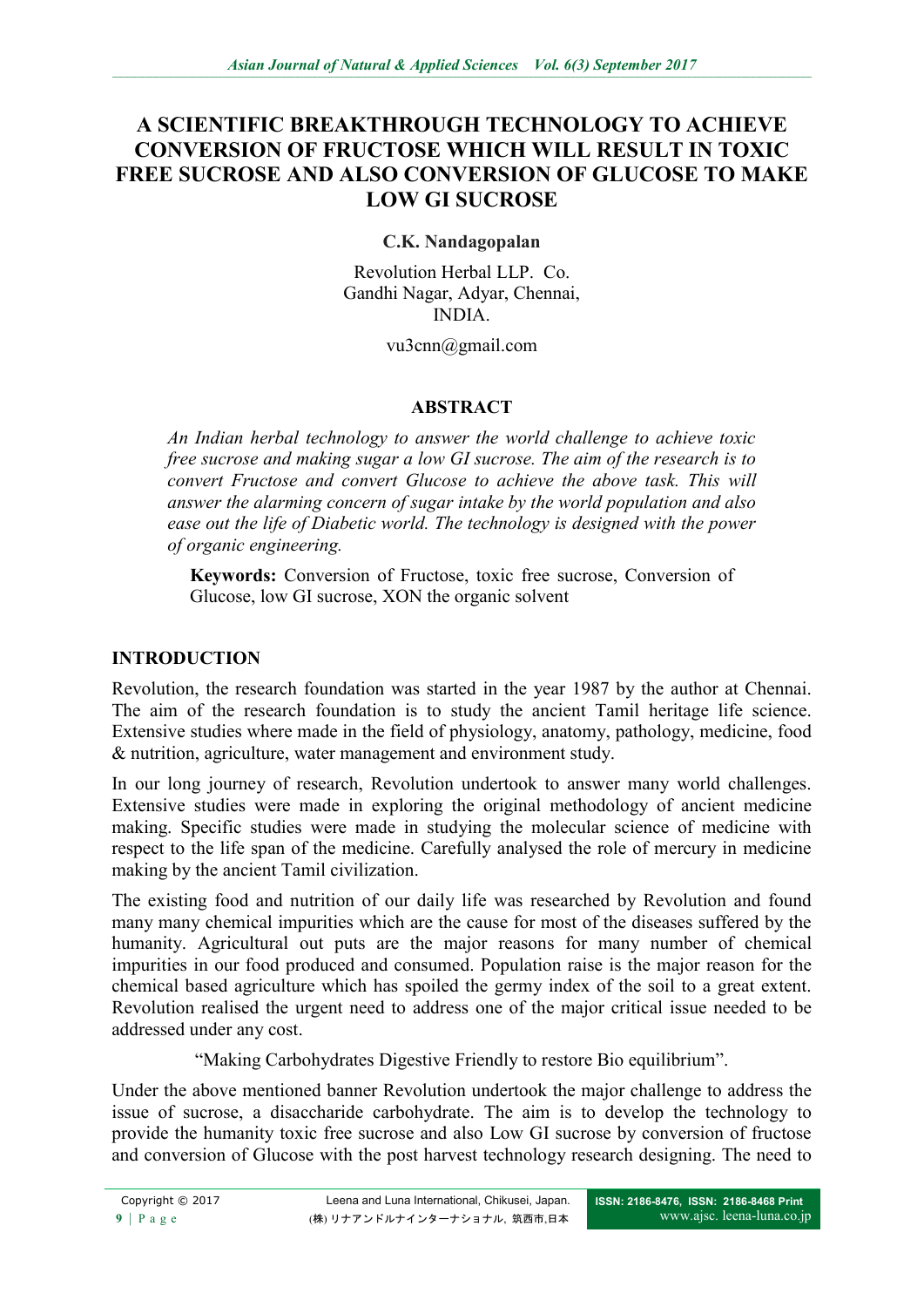undertake the world challenge to make sugar toxic free is due to the fact that the diabetic world has become too huge in the recent past.

The only way to help the humanity is to make sucrose toxic free and at the same time sucrose a low GI food. At the same time the fructose in sucrose is always remind a tough challenge to the scientific community which is the cause for creating lactate, LDL protein, fatty liver and cardio vascular problems. Through the power of organic engineering the post harvest technology was developed by the author using the method of endothermic process to achieve conversion of fructose and conversion of glucose molecules which will result in toxic free sucrose and Low GI sucrose.

The world challenge is the absence of solvent to test sucrose in GCMS .The greatest achievement by Revolution is to invent an organic solvent by the name XON to exercise Gas Chromatography & Mass Spectrometry(GCMS), to test sucrose and comparative test results were shown addressing fructose challenge.

## **RESEARCH DESIGN**

The author made extensive study on ancient Tamil science contributed by many scholars provided or gifted many facts of Nature to the future humanity with all their findings relevant to various branch of science. Innumerable number of plant kingdom components are used in our traditional system of daily cooking. The ancient science believes in fresh cooked food twice a day which will result in healthy life not allowing metabolic syndrome to set in.

There are procedures to prepare drinking water which will provide us non contaminated bacterial free water for our daily consumption. Specific works are made to procure food ingredients time to time during seasons and scientific storage specification is followed to protect the value of every food component.

With an experience of studying the food and nutrition part of ancient science the author carefully chosen seven plant kingdom ingredients which are used in our system of daily cooking in South India. The medicinal property of these seven major ingredients are highly valuable to maintain our human metabolism intact at all times.

These seven ingredients are: i) Black Pepper, ii) Dried Ginger, iii) Cinnamon, iv) Fenugreek, v) Gooseberry, vi) Pomegranate, vii) Turmeric.

Using the seven ingredients, colorless, odorless and tasteless herbal water is produced with the help of simple traditional method. 40ml of this herbal water is used to blend One kilogram of Sucrose. The wet sucrose is kept overnight and taken up for drying the next day. After drying no color change or physical change in observed. This endothermic process is effective in resulting total conversion of Fructose and conversion of Glucose in the treated sucrose. The treated sucrose will be toxic free and Low GI food.

## **RESULTS AND DISCUSSIONS**

The unique power of organic engineering is carefully chosen to address the world challenge making sucrose toxic free and low GI food. The only way to achieve the tough task is to make conversion of fructose and conversion of fructose. Efforts are well made to achieve the target.

A. The essence of Organic Engineering is to device the technology support without any artificial chemicals or solvents. The herbal water was produced to achieve the goal was tested with SGS lab, C-Tech Lab and SMS Lab and found the water base tool is completely heavy metal toxic free and chemical residue toxic free and pesticide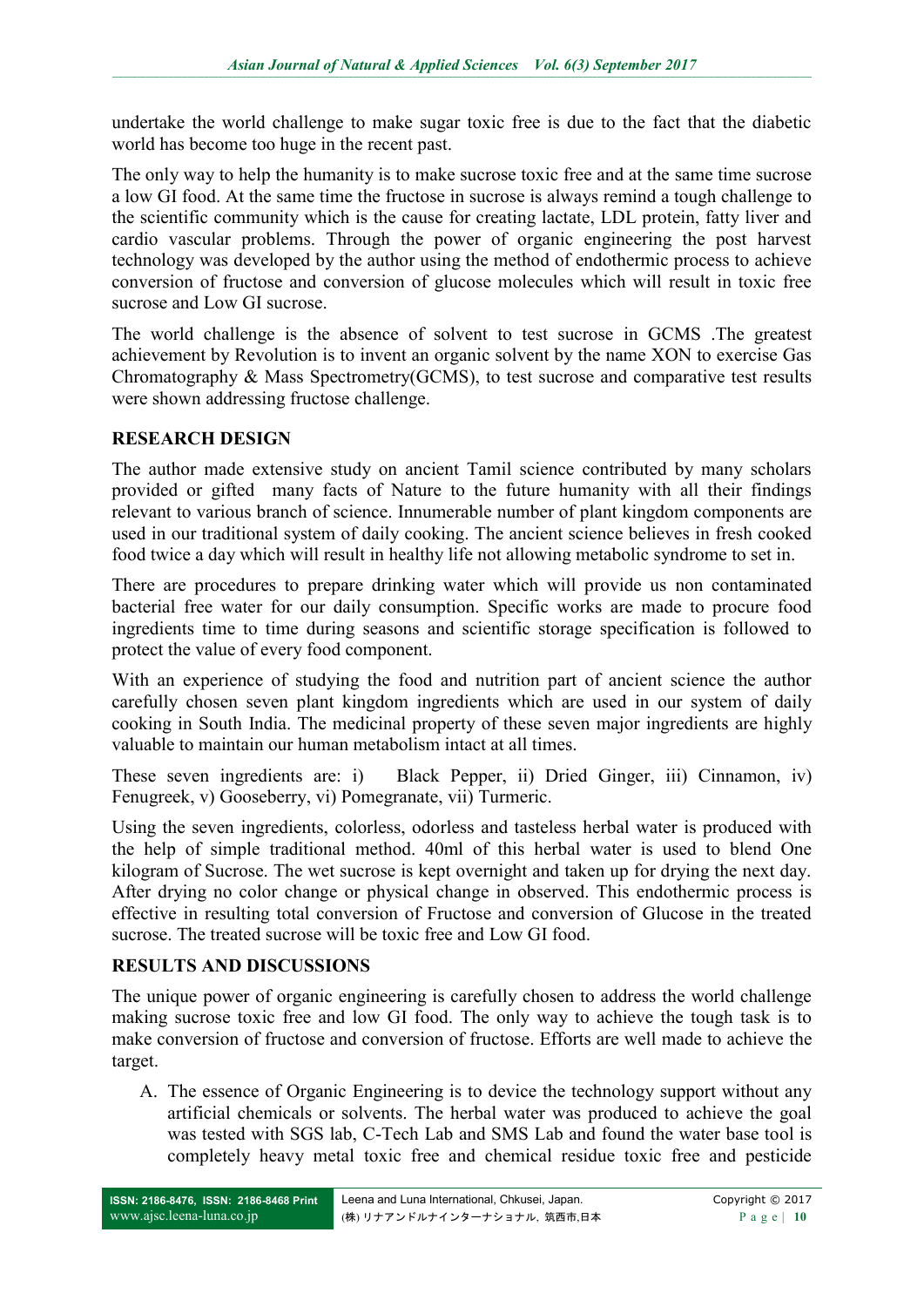residue toxic free. Using the raw material from the Nature, the primary goal is to make sure no toxicity of various levels should be found in the tool – The herbal Water

B. Molecular analyses were tried with HPLC RID, LCMS/MS, FRIT, NMR and Mass Spectrometry could not determine required results to prove the targeted results. Absence of solvent to test sucrose in GCMS was the issue to prove the conversion of fructose and conversion of glucose molecules in sucrose. The tremendous effort was put in to innovate an organic solvent the XON was achieved and the comparative study of treated and non treated sucrose from the same batch was tested using XON, the organic solvent in GCMS number of times.

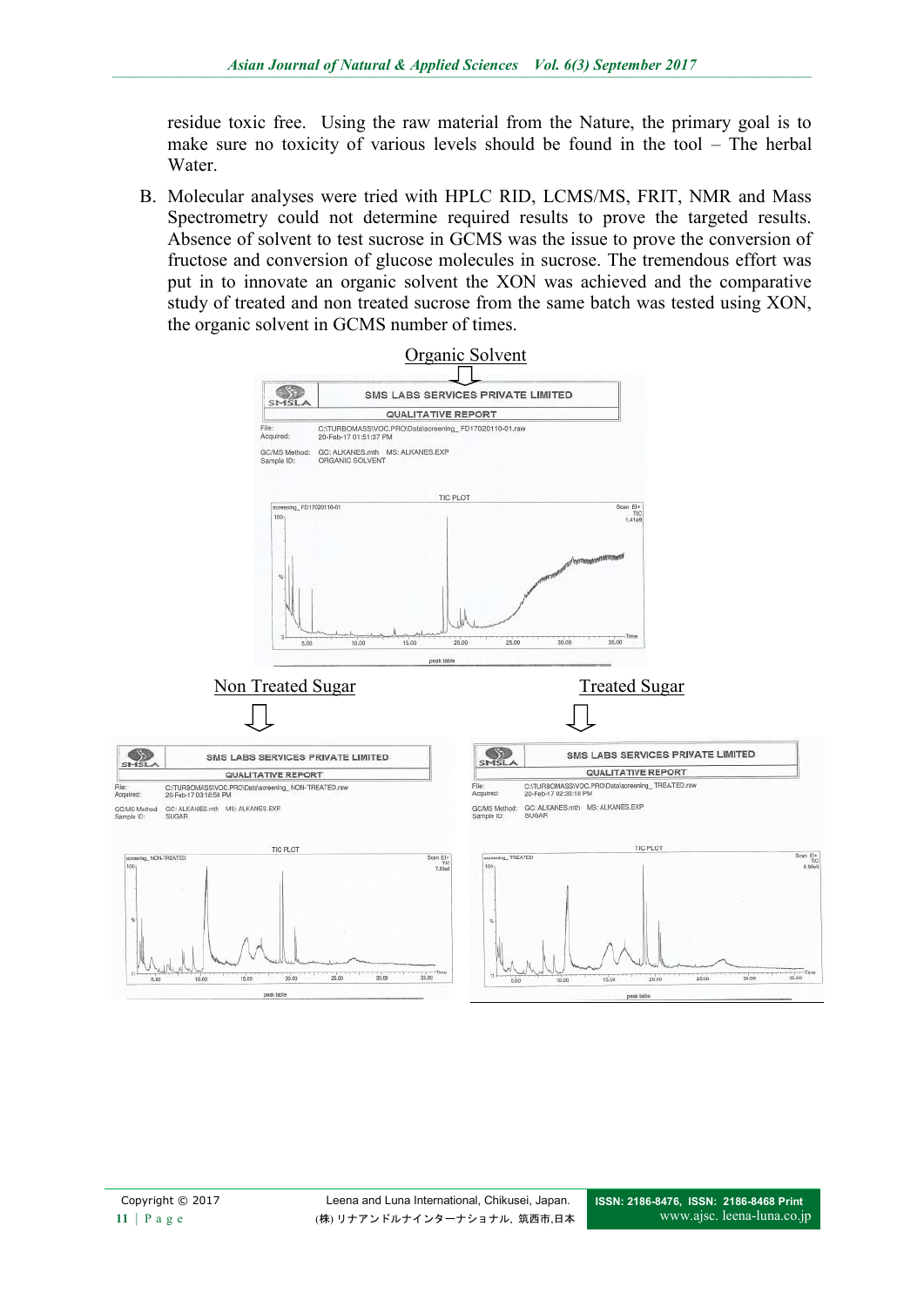# Observation

Sucrose is the most abundant disaccharide (the common table sugar) is made up of alpha-D-glucopyranose and beta-D-fructofuranose which are bound through a glycosidic bond between the C-1 (alpha) of glucose and the C-2 (beta) of fructose.

In the raw sugar HMF, 3-furaldehyde, D-glucopyranose, 1,6-anhydro and D-glucofuranose, 1,6-anhydro compounds are observed in the ratio of 40:5:27:13.

In the treated sugar D-glucopyranose-1,6-anhydro, D-glucopyranose,4-o-D-Galactopyrosyl, Borane, tris(1-methylethyl), 2 Furan Carboxaldehyde-5-methyl, 2,5dimethyl-4-hydroxy-3-furanose, D-Allose and Furfural compounds are observed in the ratio of 25:10:20:4:3.5:3.5.

It has been observed that HMF and 9-oxibicyclo non-6-en-2-one in the raw sugar is 100% converting and the same compounds are presented in the treated sugar.

HMF and D-glucofuranose are maximum converting into glucopyranose, Borane, tris(1methylethyl) and only 7% of the furan based compounds are present in the treated sugar.

This may consider that maximum fructose molecules are converting into other forms except few furan based compounds are present in the treated sugar likely Furan Carboxaldehyde-5-methyl, 2,5-dimethyl-4-hydroxy-3-furanose at 7%.

Therefore sucrose is a glycosylglycoside and its complete name should be alpha-Dglucopyranosyl (1-->2) beta-D-fructofuranoside but since fructose also uses its anomeric carbon for the glycosidic linkage the name beta-D-fructofuranosyl (2-->1) alpha-Dglucopyranoside can be indifferently used.



In the treated sugar observed that there is no D-fructofuranosyl alpha-D-glucopyranoside and this may also indicates that the fructose based compounds are converting.

It has been observed that Hexadecanoic acid, in the supplied organic solvent and the same is present in the raw and treated sugar during analysis in GCMS.

It has been observed that Palmitoleic acid, Tetradecanoic acid and Octadecanoic acid are present only in the treated sugar so that it clearly shows this compounds presence only in the treatment process.

It has been observed that D-Allose is present only in the treated sugar which is D-aldoses family and this compound is not abundant in nature.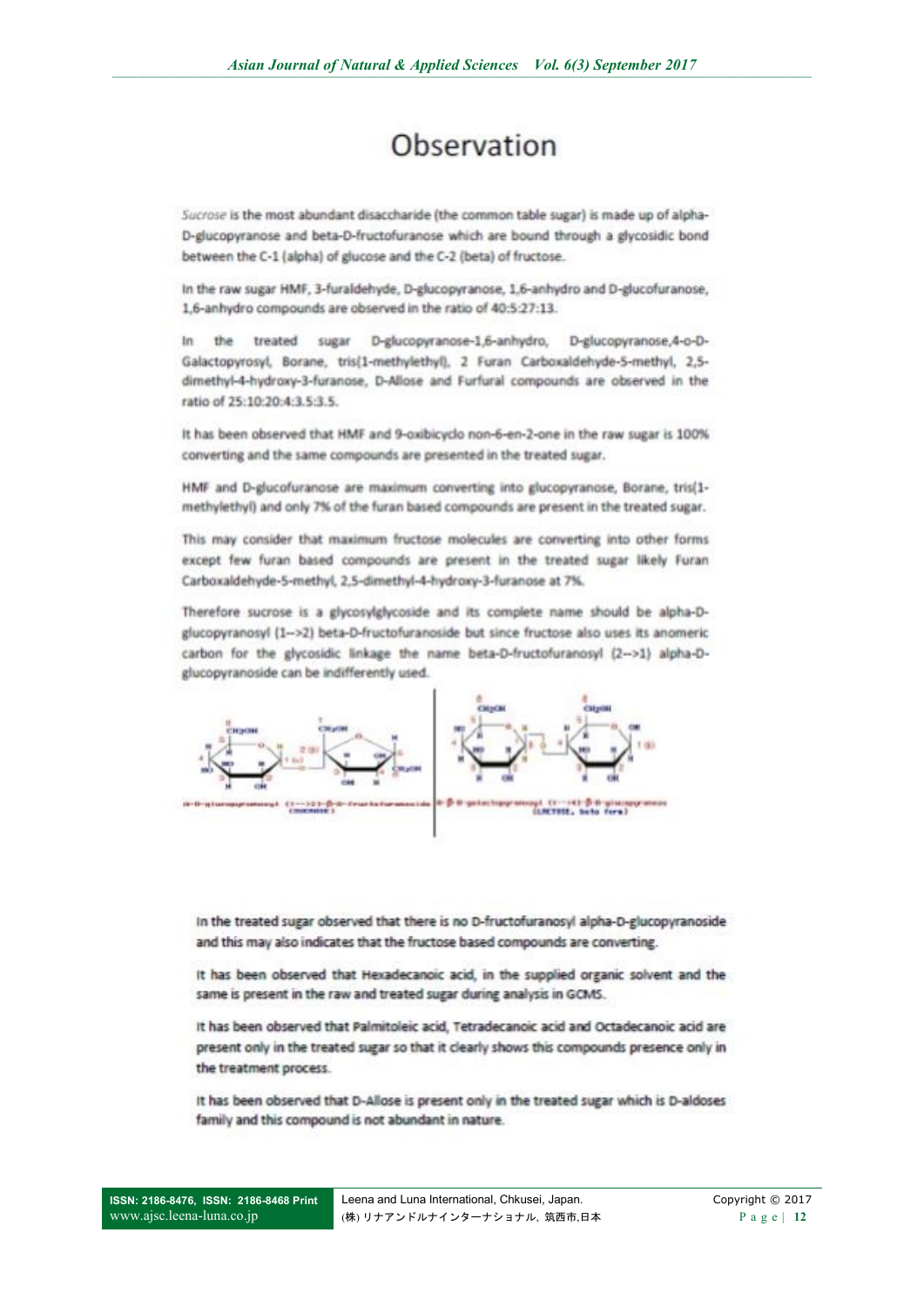C. WHO affiliated high end lab, The Micro Therapeutic research centre was chosen to carry out an animal model study to support the GCMS results. Observation was found, the group of Mice consumed normal sugar and blood glucose levels were on the higher side and insulin secretion during the period were found in low levels compare to the group of Mice consumed treated sugar were having blood glucose level disappearing fast and insulin level in the same period of time was on the higher side.



Fig 1: Comparison of Blood glucose level in normal sugar and herbal treated cane sugar



Fig 2: Comparison of serum insulin level in normal sugar and herbal treated cane sugar

D. The FDA approved lab, Glycemic index Lab Toronto, Canada was chosen to carry out the GI of treated sucrose using VIVO human model. GI labs, Toronto Canada carried out the VIVO test protocol according to WHO standards and found the treated sugar was declared with a GI of  $50 + or -3$ . The result of treated sugar GI found less than 55 were clearly declared a Low GI food.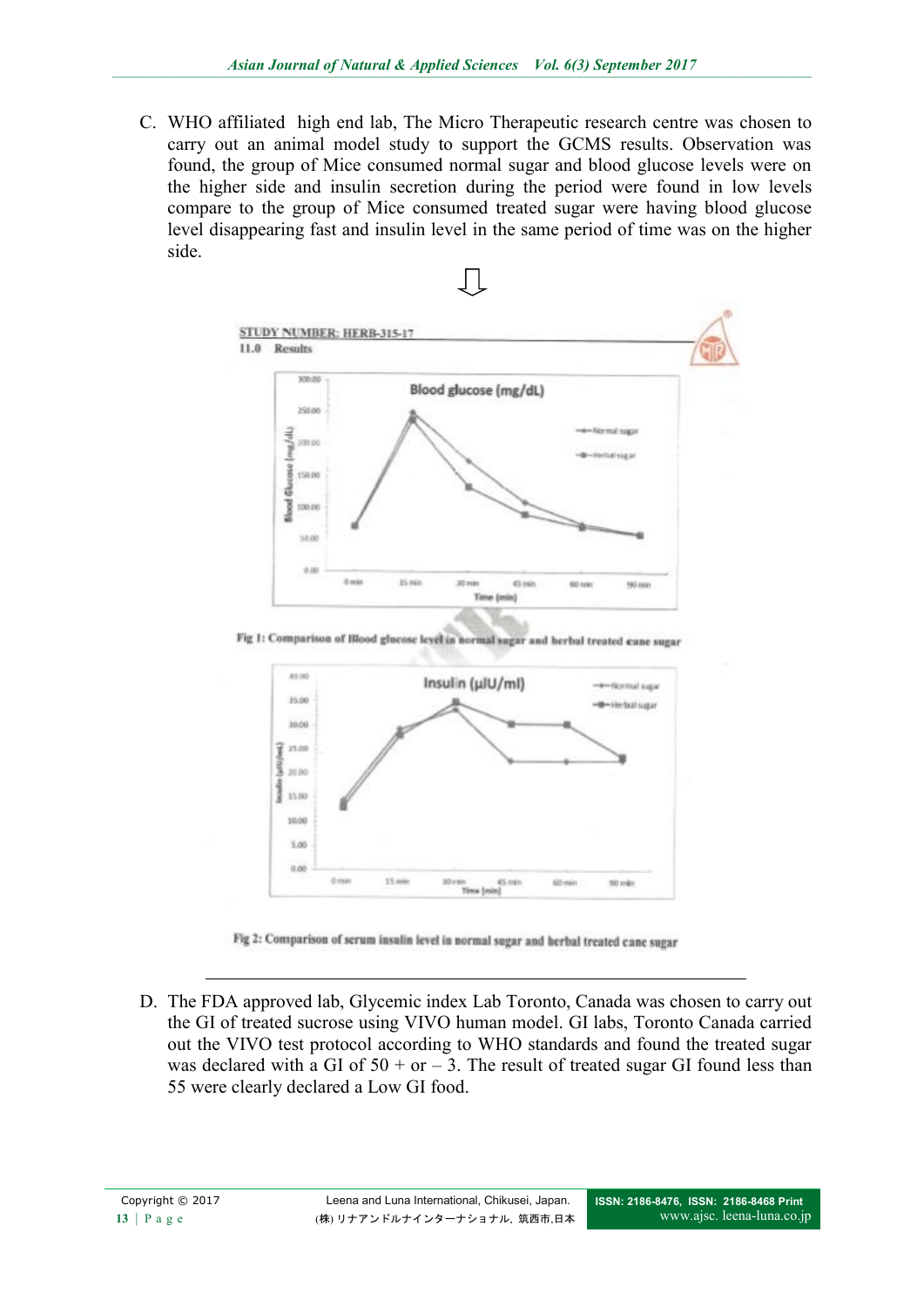

The above mentioned vital testing exploration are showing evident observation with respect to conversion of fructose and conversion of glucose molecules present in treated sucrose compared to normal sucrose. Hence, the technology achieved toxic free sucrose and sucrose a low GI food. All the above mentioned scientific validation reports is available in the given link for the benefit of the researchers.

<https://www.dropbox.com/s/bl2t6rtw1us1b9i/sugar%20book%20.pdf?dl=0>

#### **CONCLUSION**

Fourteen long years of research enable us to develop the herbal technology to address the toxicity in sucrose and also make sucrose a low GI food. The real achievement is to innovate an organic solvent to test sucrose in GCMS to prove the results of Glucose and Fructose molecule conversion after the herbal treatment. The technology is carefully designed with the power of organic engineering without any artificial chemicals or solvents.

The thirst to provide an answer to the psychological appetite of sugar and sugar related products for the huge world diabetic population made this achievement possible. This technology is also carefully designed for its scalability which will result in addressing the global need.

#### **ACKNOWLEDGMENT**

I sincerely thankful to Mr. S. SureshKumar, Vice President, SMS Labs, Chennai and I also sincerely thankful to Dr.Alexandra L. Jenkins, Director Research, GI Labs, Toronto, Canada and I sincerely thankful to Dr. Selvaraj & Dr. lakshmipathi(Retired HOD Cardiology Madras Medical College) and consultant of Micro Therapeutic Research Centre, Chennai for their full hearted support. The funding for the entire research project was contributed by Dr. C.K. Nandagopalan and his family members. A small funding contribution was made by Mr. Ajay George, Mr. Anil Batra and Mr. Malik Mulla, Board of Directors Natural Life Speciality Private Ltd. Pune, India.